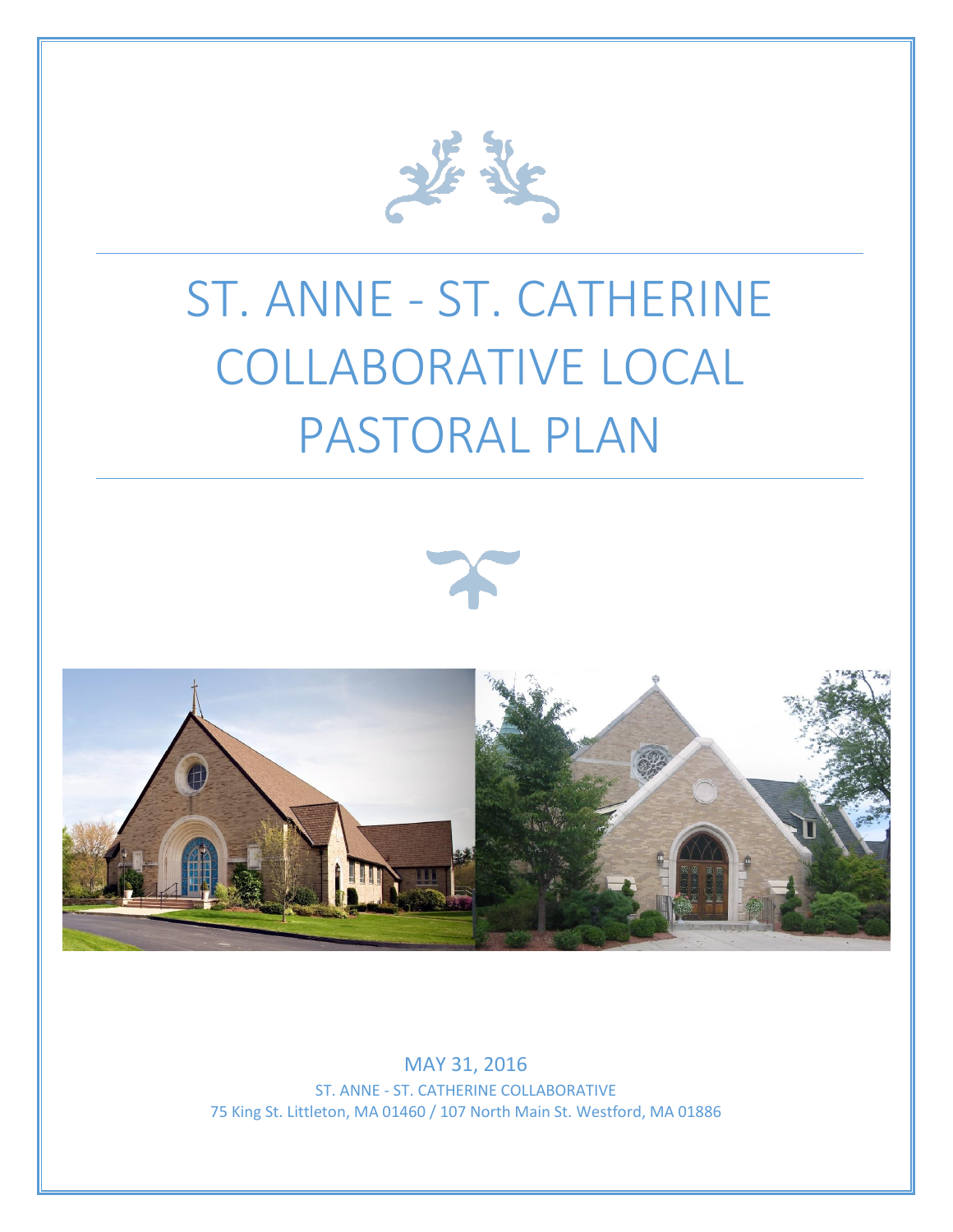### PURPOSE

Our Collaborative purpose is to be an instrument of God's loving presence in a very complex, challenging world. With God's grace, we will build and nurture a welcoming community where everyone can experience the fullness of life that Christ offers.

# VALUES

- **Faith** we center our lives trusting in God's love and our relationship with Jesus Christ.
- **Openness and Transparency** we value open communication; will listen and respect the input and opinions of all parishioners; and will provide feedback on Collaborative decisions and financial information.
- **Inclusiveness** we promote an atmosphere where everyone is welcomed, valued, and respected.
- **Stewardship** we protect, nurture, and share God's loving gifts (faith, the created world, talents, time and treasure) in order to live a God-centered life.

# VISION

Our vibrant Collaborative celebrates God's love through worship, outreach, community building, compassionate ministry to the poor and needy, and sharing with each other the joy, beauty and sorrows of life.

We will speak out clearly, gently, and transparently, aiming to openly promote our Catholic faith: to love one another, sacrifice and forgive.

# PRIORITIES

Over the next three years, the priests, deacons, staff and parishioners of the St. Anne-St. Catherine Collaborative will focus our efforts on three pastoral priorities and associated goals in order to fulfill the vision of Disciples in Mission. These include:

- **Priority A** Help people of all ages experience the love and the joy of Jesus Christ.
- **Priority B** Encourage Catholics to be intentional in sharing their faith and allowing the Lord to guide them in leadership and service.
- **Priority C** Develop a Collaborative culture of discernment around vocations, especially to the Archdiocesan priesthood.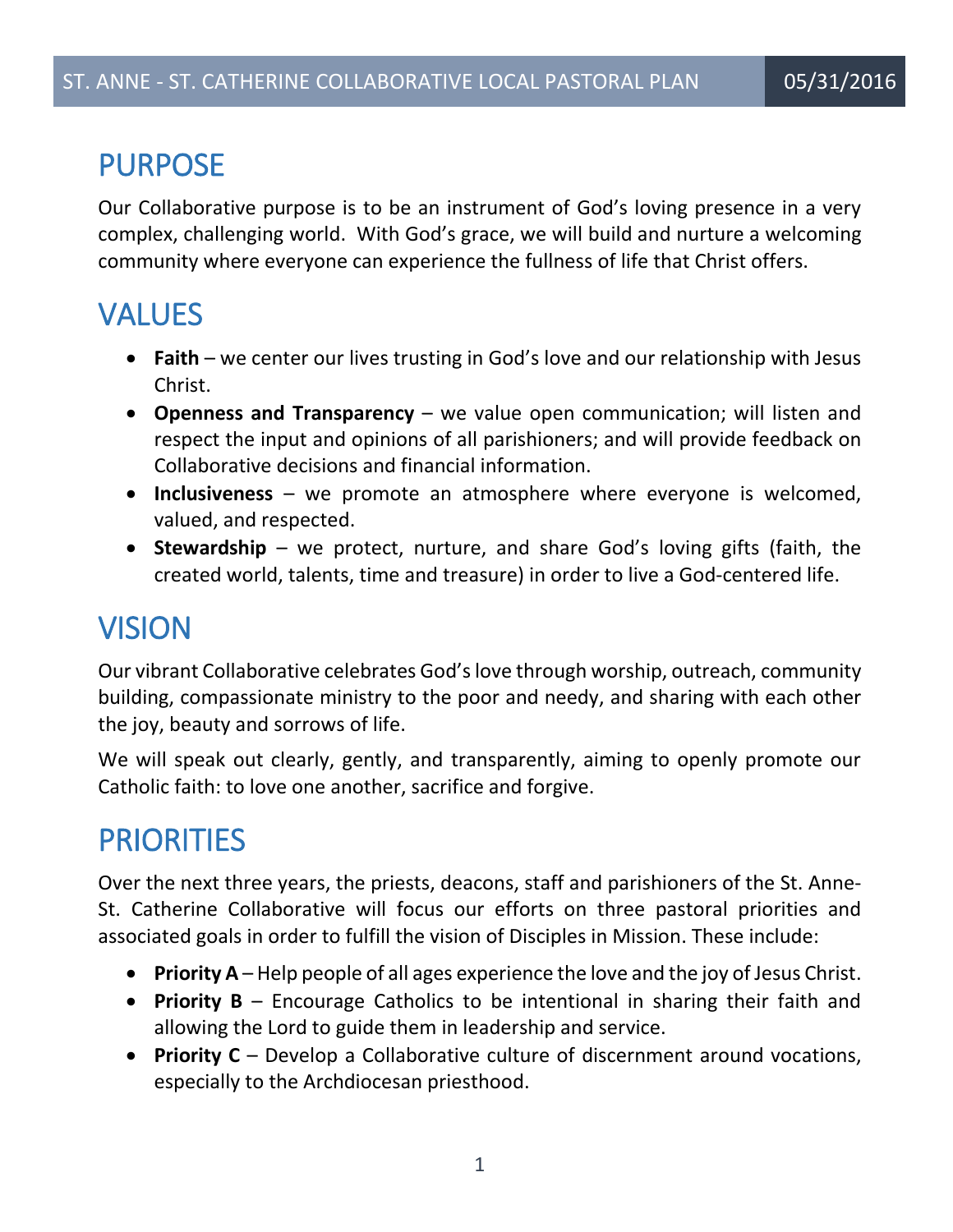### Priority A

#### **Help people of all ages experience the love and the joy of Jesus Christ.**

#### *Goal #1*

Reach out to those who are not currently experiencing the joy of a deep, personal relationship with God through the church.

- Task 1. Develop a targeted, multi-faceted plan to invite and attract Catholics to return, reengage or deepen their relationship with the Church and Jesus. This will include technology and social media (*target date: December 2016*).
- Task 2. Annually conduct a visit by the Archdiocesan "Anonymous Visitor Program"<sup>1</sup> to each Parish for a weekend Mass to evaluate the experience with a special emphasis towards what it would be like for someone looking to re-engage with the Catholic Church (*target date: December 2016*).
- Task 3. Hold semi-annual information sessions that provide personal witness on why someone made a decision to become a Catholic or reestablish their relationship with the Church. Coordinate the event with the Rite of Christian Initiation for Adults (RCIA) information night (*target start date: September 2016*).
- Task 4. Discuss with ministry leaders opportunities to reach out to and support others in developing a deeper relationship with the Church and Jesus (*target date: Ongoing*)

#### *Goal #2*

 $\overline{a}$ 

Faith Formation – help people of all ages develop a more personal relationship with Jesus.

- Task 1. Develop a tactical plan for adult and youth faith formation, including using social media (*target date: June 2017*).
- Task 2. Implement an annual Lenten renewal program for adults and youth, led by the collaborative staff, who will call for and train creative individuals to execute and expand it. The program would be comprised of small groups focused on prayer life and the deepening of one's faith. Encourage these groups to continue meeting periodically after Lent. The goal is to involve

 $1$  The Anonymous Visitor Program involves a visitor assigned by the Archdiocese to come out to the parishes without notice, and then reports back to us about quality of worship, hospitality, etc.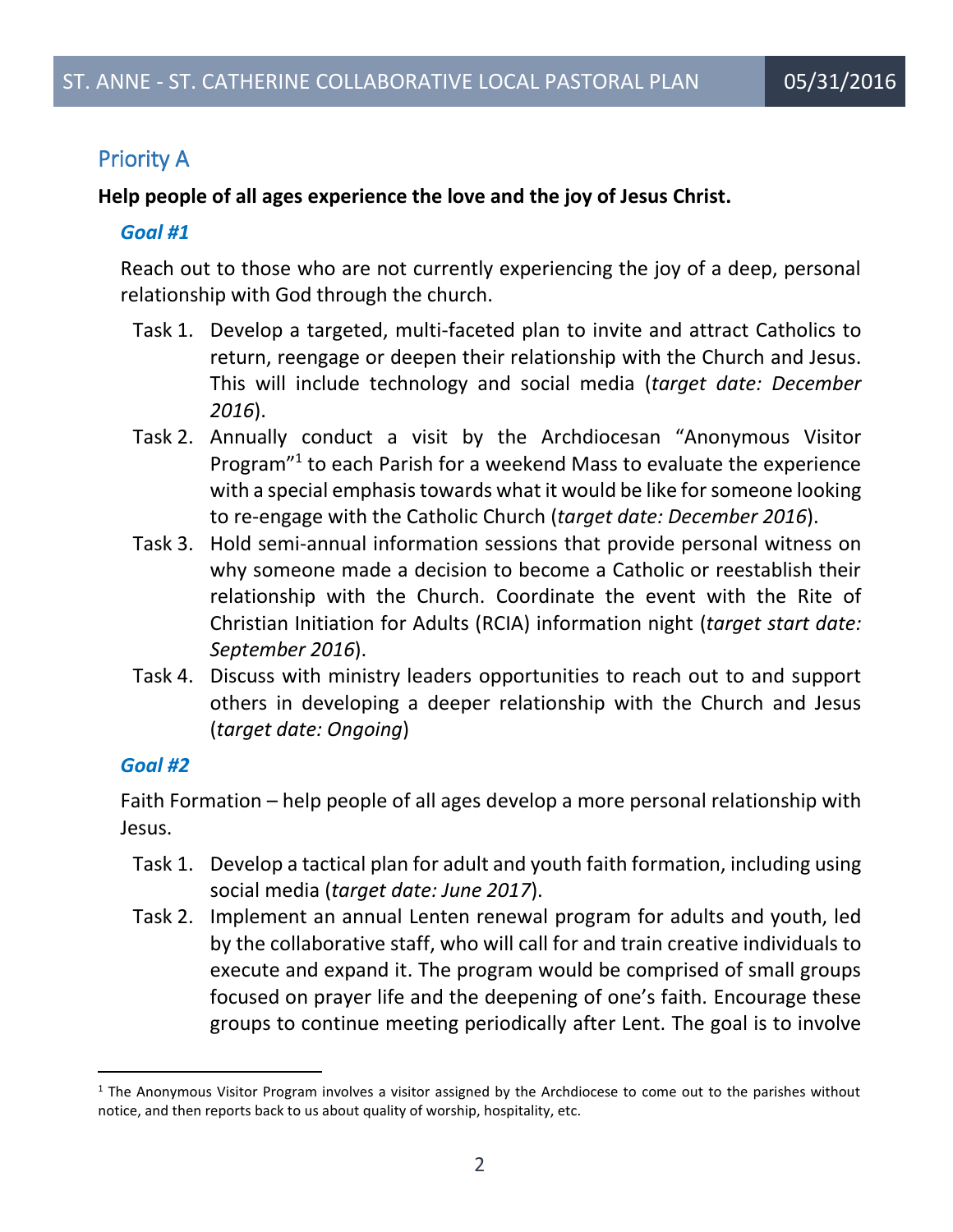between 300 – 350 participants (*target date: begin process 90 days prior to Ash Wednesday*).

- Task 3. Broaden participation in our three Youth Mission trips Local Mission Trip for - Grade 7/8 (to 10 – 25 participants); High School Mission Trip - Grade 9 thru 12 (to 125 – 150 participants) and College Mission Trip – Post Grade 12 (to 20 – 30 participants) by 2018. These trips (to some of the neediest regions of our country) create an environment where the youth of our Collaborative parishes can enrich their relationship with God while developing a community of faith with their peers (*target date: July 2017*).
- Task 4. Provide 5 to 8 evening sessions for adult and youth parishioners,<sup>2</sup> drawing an average of  $20 - 30$  individuals per session. These events foster fellowship and focus on providing spiritual meaning and the presence of God in our everyday lives (*target date: per calendar year starting 2017*).
- Task 5. Have  $10 15$  adults per year attend a faith enrichment retreat, such as Cursillo or "ACTS" weekend (*target date: January 2017*).
- Task 6. Encourage inter-faith dialogue within the towns of the Collaborative. Continue and expand the participation in the Council of Churches and develop opportunities for lay people to participate in social and interreligious settings (*target date: Ongoing*)

#### *Goal #3*

 $\overline{a}$ 

Deepen the experience of Prayer & Sacramental Life for the parishioners of the Collaborative.

- Task 1. Provide excellence in our Sunday Mass services through a welcoming environment, our adult and youth music ministries, and superb homilies. Key elements in support of this task include:
	- i. Expansion of and training for Ministers of Hospitality.
	- ii. Recruitment of 3 6 additional adult choir members in each Parish.
	- iii. Periodic feedback, based on a framework established by the Pastor and Pastoral Associates, on the quality of Sunday homilies

(*target date: February 2017*)

<sup>2</sup> For example, "God, Pizza & Beer", "Christ, Women & Wine," St. Anne's Men's Group, Women's book club, Women's Sodality, and specific youth oriented activities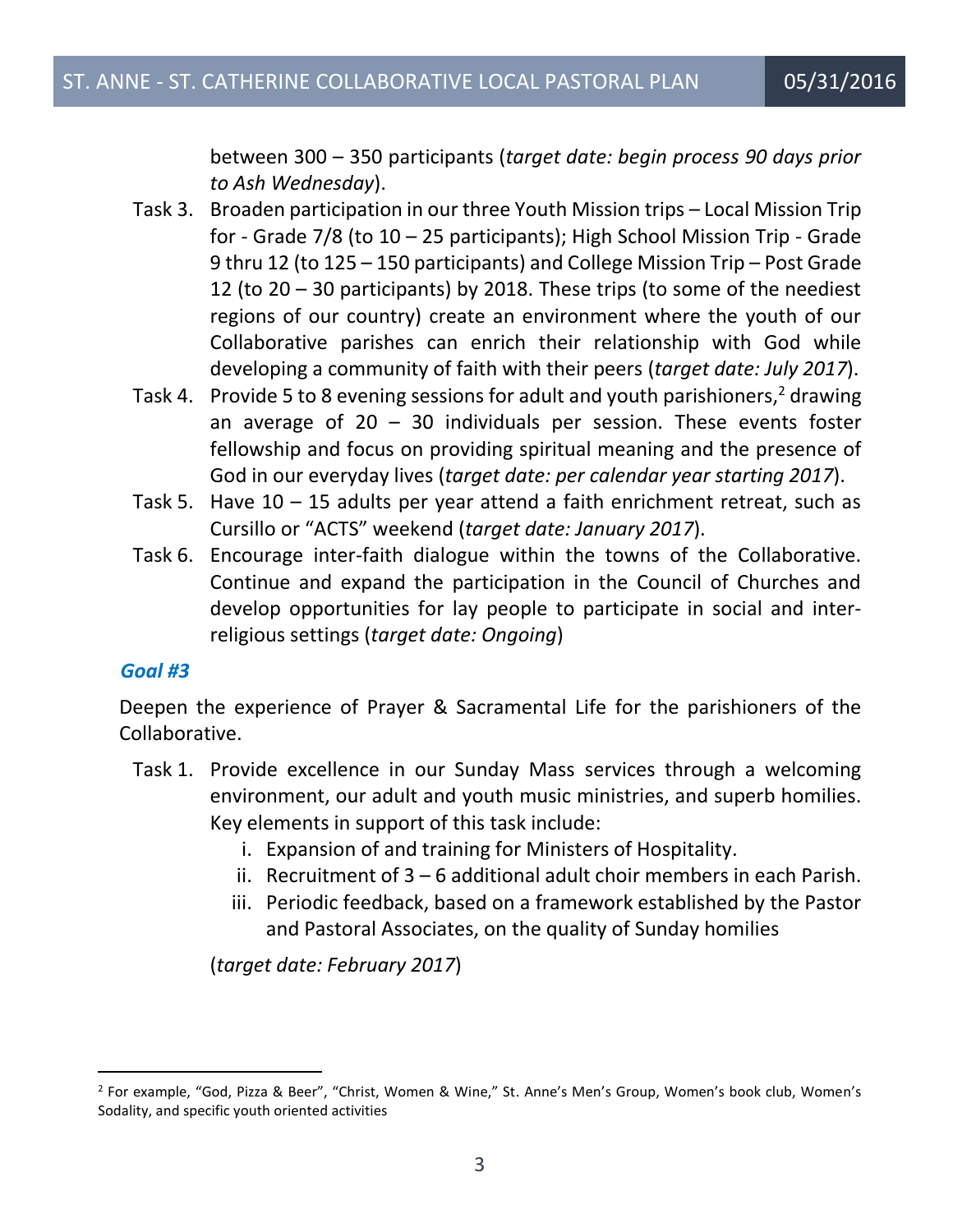Task 2. Provide resources to parishioners and host a yearly workshop on prayer in everyday life, to help them deepen their personal relationship with God (*target date: March 2017*).

#### *Goal #4*

Provide increased opportunities for fellowship.

Task 1. Schedule regular opportunities for fellowship at both parishes (to be done at annual calendar day). $3$ 

### Priority B

**Encourage Catholics to be intentional in sharing their faith and allowing the Lord to guide them in leadership and service.**

#### *Goal #1*

Assess ongoing needs of current ministries. This assessment will ensure sufficient resources, continuity of leadership, and ongoing response to people's needs.

- Task 1. Form team to organize and initiate the assessment (*target date: January 2017*).
- Task 2. Conduct, complete and coordinate review of initial findings with priests, staff and ministry leaders (*target date: Fall 2017*)
- Task 3. Incorporate feedback and publish findings (*target date: Spring 2018*)

#### *Goal #2*

 $\overline{a}$ 

Assist all parishioners to discern their gifts and where God is calling them

- Task 1. Conduct a "Called and Gifted Workshop" (*target date: January 2018*)
- Task 2. Conduct Ministry Fairs at each Parish (*target date: annually in September 2017*)
- Task 3. Identify and call forth candidates for professional lay ecclesial ministry <sup>4</sup> and the diaconate (*target date: Ongoing*)

 $3$  Some examples would be coffee & donuts after Mass, parish picnics, suppers, etc.

<sup>4</sup> Professional lay ecclesial ministers include pastoral associates, directors of religious education, chaplains, directors of youth ministry, hospital and school chaplains, parish finance & operations managers, as well as others requiring specific training and preparation.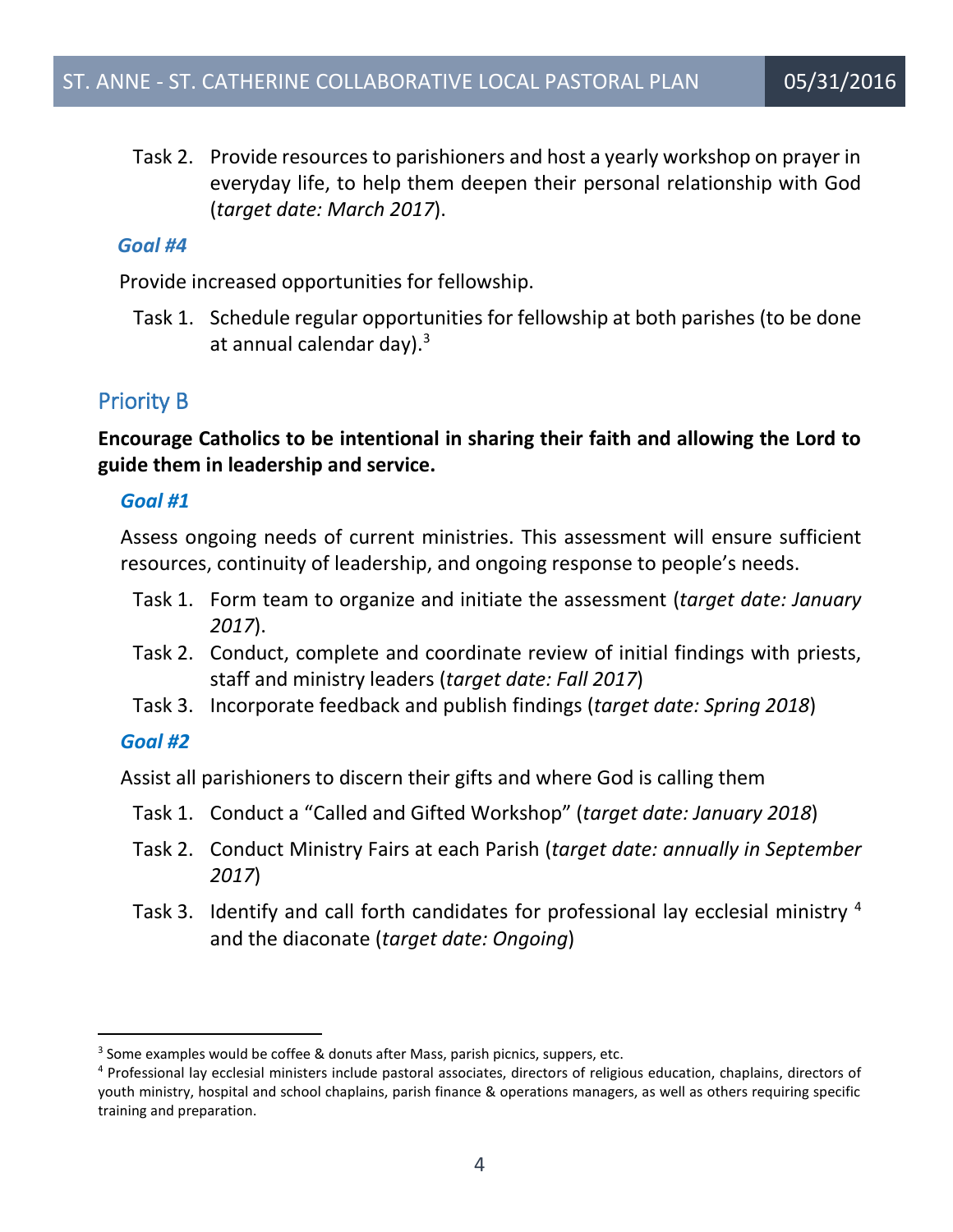#### *Goal #3*

Empower, equip, and mentor parishioners and staff to successfully fulfill their ministries.

- Task 1. Empower staff and leaders of the various ministries to establish their goals, structure the approach to meeting ministry needs, and make operational decisions (*target date: ongoing*)
- Task 2. Equip parishioners and staff via training and resources to carry out their ministries (*target date: ongoing*)
- Task 3. Mentor parishioners and staff as they prepare to assume leadership roles and target and train their future successors (*target date: as needed*)

#### *Goal #4*

Create a culture of Christian Stewardship centered on the spirituality of sharing our blessings, faith, and chosen vocation with others.

- Task 1. Appoint a Director of Stewardship (*target date: June 2016*).
- Task 2. Use the pulpit, electronic media, and personal witness statements to educate parishioners on what it means to be a Christian Steward in today's world (*target date: October 2016*).
- Task 3. In tandem with an adult program, develop a program for youth focused stewardship e.g. St. Vincent de Paul Youth, and expand on small group activities e.g., Lazarus House, that enable our youth to share their time and talent in service to others (*target date: Spring 2018*)
- Task 4. Recognize annually the gift of volunteer time, effort, and energy that parishioners generously share with our collaborative (*target date: Spring 2017*).

### Priority C

**Develop a Collaborative culture of discernment around vocations, especially to the Archdiocesan priesthood.**

#### *Goal #1*

Create a Collaborative Vocational Team to develop and sustain a culture of discernment that fosters vocations through prayer, awareness and personal witness.

Task 1. Identify parishioners with creativity and openness to promoting vocations (*target date: December 2016*)